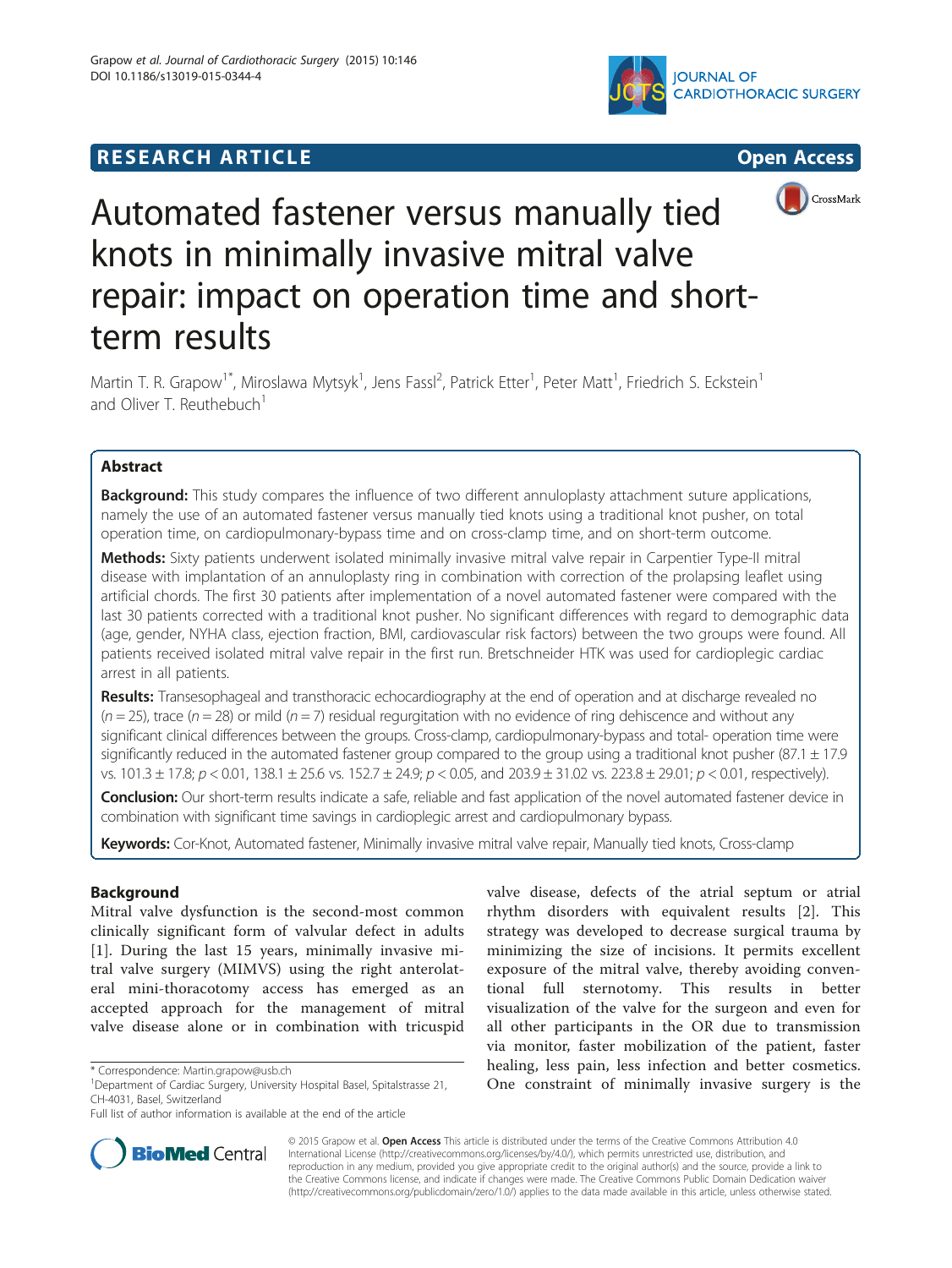need for remote knot tying, which is typically accomplished with the use of a knot pusher [\[3](#page-4-0)]. The challenge of video-assisted knot tying, at disadvantageous angles, has long been recognized as one important drawback in the advancement of minimally invasive surgery. The main problem is that knot tying using endoscopic or robotic-assisted tools is time-consuming, leading to increased operation times [\[4](#page-4-0), [5\]](#page-4-0). Operating time is especially critical for cardiac procedures involving cardiopulmonary bypass (CPB). Increased CPB times lead to higher risks of multiple organ dysfunction syndrome [\[6](#page-4-0)], and therefore adverse outcomes [[7](#page-4-0)]. Patient mortality rates increase with the cross-clamp time, especially in older patients and during emergency procedures. Furthermore, older patients and otherwise "unhealthy" patients represent the majority of candidates requiring surgical procedures. The Cor- Knot automated fastener (LSI SOLUTIONS, Victor, NY, USA) was introduced in our hospital in November 2013. The aim of our retrospective study is to investigate the influence of manual and automated knot-tying systems on cross-clamp, CPB and total operation time in one defined operative procedure: isolated minimally invasive mitral valve repair via a right anterolateral, endoscopically assisted thoracotomy with femoral cannulation for the cardiopulmonary bypass (CPB) in Carpentier Type-II pathology.

#### Methods

#### Patients

We started our minimally invasive mitral valve program at University Hospital Basel in 2010, reaching a volume of 60 – 70 patients per year. From a total of 69 patients who received mitral valve repair in a minimally invasive setting from May 2013 until June 2014, 60 patients we evaluated retrospectively. These patients underwent isolated minimally invasive mitral valve repair in Carpentier Type-II mitral disease, all of them having an annuloplasty ring implanted in combination with correction of the prolapsing leaflet using artificial chords (GoreTex CV4). Repair was performed in the first run without the need for any further correction. Thirty patients after implementation of a novel automated fastener (November 2013– June 2014) were compared with 30 patients corrected with a traditional knot pusher (May 2013– October 2013). To increase homogeneity in both groups the following 9 patients were excluded: Patients, who underwent combination surgery with tricuspid valve repair or atrial septal defect closure  $(n = 3)$ , Patients just receiving a ring- annuloplasty  $(n = 5)$  and one patient who needed a second cross-clamp period for a suboptimal result in the first run. No significant differences regarding demographic data (age, gender, NYHA class, ejection fraction, BMI, cardiovascular

risk factors) between the two groups were found (Table 1). Three patients presented with an anterior leaflet prolapse in the knot-pusher group compared to 4 patients in the Cor-knot group. All other patients had the prolapsing segment located at the posterior leaflet. The study was approved by our local ethics comity.

#### Operative technique

Minimally invasive mitral valve surgery is performed through a right mini-thoracotomy using standardized methods. Briefly, standard monitoring lines are inserted and the patient is intubated with a doublelumen endotracheal tube. Access to the thoracic cavity is achieved via a 4–6 cm incision in the inframammary groove that is carried out through the third or fourth intercostal space. A soft tissue retractor is used to limit rib spreading. CPB is set up routinely with femoral vessel cannulation. The opened pericardium is retracted toward the right. Cardiopulmonary bypass is initiated with intrathoracic clamping of the aorta (Glauber-Aortic-Clamp), and the heart is arrested with antegrade infusion of crystalloid cardioplegia (Bretschneider Solution, Custodiol<sup>®</sup>). After cardiac arrest, the left atrium is entered along the interatrial groove. Mitral valve repair is performed using standardized techniques (Annuloplasty ring, Neo Chordae, Gore-Tex Loops). Carbon dioxide field insufflation and standardized transesophageal echocardiography-guided de-airing techniques are routinely used in our clinic. After atrial closure and weaning from CPB, a complete postoperative transesophageal echocardiographic study is recorded. Post-

| Characteristic            | Manual            | Cor-Knot         | р    |
|---------------------------|-------------------|------------------|------|
| No. of patients           | 30                | 30               | n.S. |
| Age                       | $56.13 \pm 16.11$ | $58.8 \pm 13.84$ | n.s. |
| Male                      | 24 (80 %)         | 17 (57 %)        | n.S. |
| Female                    | $6(20\%)$         | 13 (43 %)        | n.s. |
| BMI                       | $25.96 \pm 3.58$  | $24.95 \pm 6.38$ | n.s. |
| Height                    | $176 \pm 9.1$     | $174 \pm 10.3$   | n.S. |
| Weight                    | $80.5 \pm 12.1$   | $76.5 \pm 20.4$  | n.s. |
| <b>Diabetes</b>           | $1(3.3\%)$        | $1(3.3\%)$       | n.s. |
| Smokers                   | 4 (13.3 %)        | $2(6.6\%)$       | n.S. |
| Dyslipidemia              | 6(19.9%           | 9(29.7%)         | n.s. |
| Hypertension              | 15 (49.5 %)       | 22 (72.6 %)      | n.s. |
| Anterior leaflet prolapse | $3(10\%)$         | 22 (72.6 %)      | n.S. |
| Anterior leaflet prolapse | $3(10\%)$         | 4 (13.3 %)       | n.s. |
| Ejection fraction         | $60.73 \pm 9.20$  | $58.8 \pm 8.63$  | n.S. |
| Euroscore 2               | $1.03 \pm 0.64$   | $1.21 \pm 0.85$  | n.s. |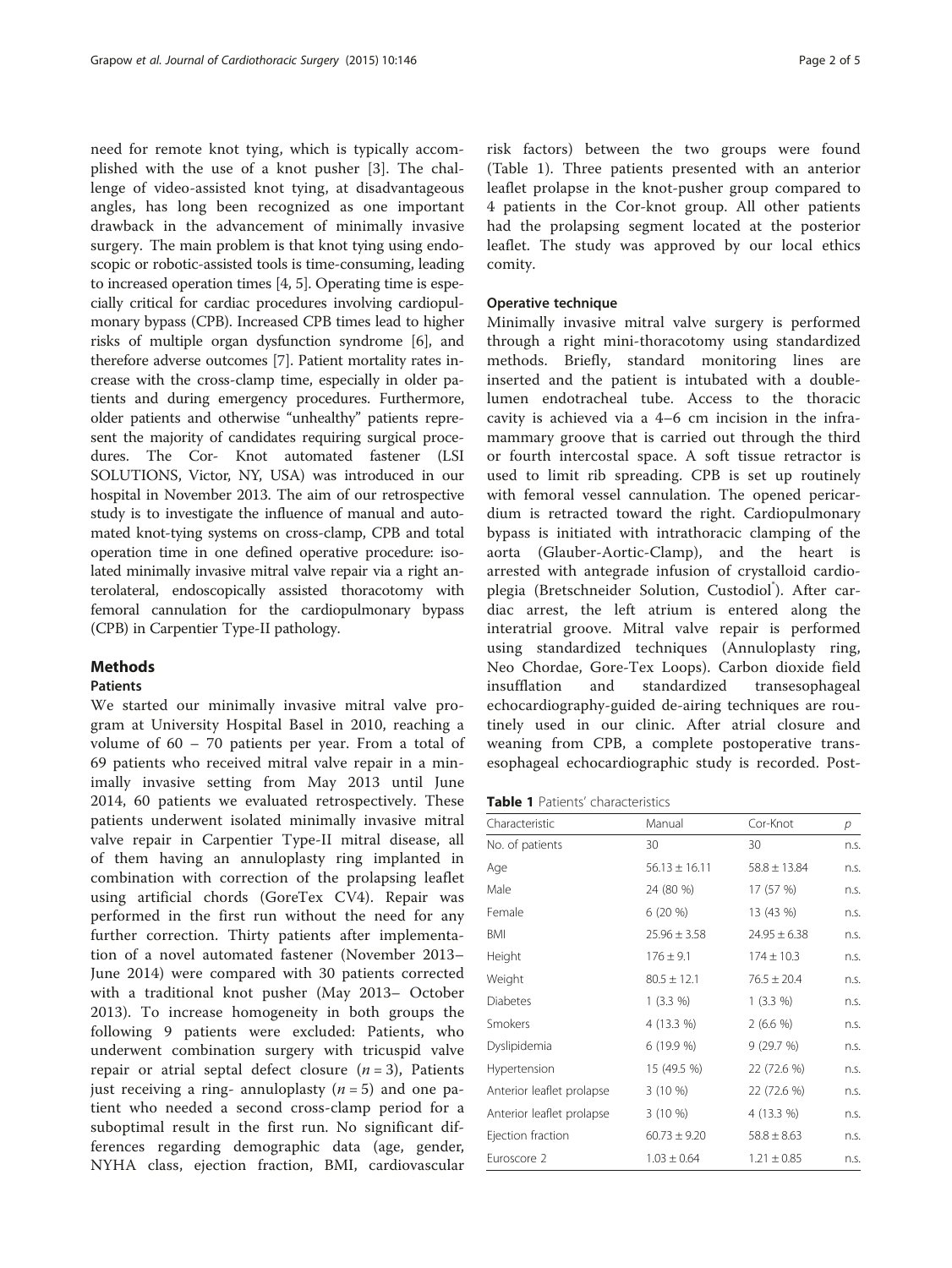repair echocardiographic data are obtained after closure of the incision.

#### The automated fastener

The Cor-Knot device is indicated for use in the approximation of soft tissue and prosthetic materials, used in conjunction with either specified 2–0 polyester or 2–0 polypropylene or 3–0 polypropylene suture and a Cor-Knot quick load. The pusher can be released only under tension (Fig. 1). The fastener is made of titanium.

### Statistical analysis

Continuous data are presented as mean with standard deviation (SD). Categorical data are presented as absolute numbers and percentages. Differences between groups are calculated with the Student's t-test. Overall significance is attained with a  $p < 0.05$ . The analysis was performed with the use of Microsoft Office Excel (Microsoft, Redmond, WA, USA).

#### Results

Transesophageal and transthoracic echocardiography at the end of operation and at discharge revealed no  $(n = 25)$ , trace  $(n = 28)$  or mild  $(n = 7)$  residual regurgitation with no evidence of ring dehiscence and without any significant differences between the two groups. Furthermore, no differences were detected in ICU stay, total length of hospital stay or the need for blood transfusion (Table [2](#page-3-0)). There were no myocardial infarction, stroke, limb ischemia or respiratory problems noted in these patients. All patients survived the procedure and were discharged from hospital.

The amount of sutures needed for ring fixation were similar in both groups, either in total or as analyzed per patient. Cross-clamp time, CPB time and operation time

were significantly reduced in the automated fastener group compared to the group using a traditional knot pusher (87.1 ± 17.9 vs.  $101.3 \pm 17.8$ ;  $p < 0.01$ ,  $138.1 \pm 25.6$ vs.  $152.7 \pm 24.9$ ;  $p < 0.05$ , and  $203.9 \pm 31.02$  vs.  $223.8 \pm 1.02$ 29.01;  $p < 0.01$ , respectively). (Table 3, Figs. [2](#page-3-0), [3](#page-3-0) and [4.](#page-3-0))

#### **Discussion**

The apparent advantages of minimally invasive mitral surgery through right mini- thoracotomy are considered to be a very small wound surface area, rapid recovery with shorter ventilation time, shorter hospital stay and less blood transfusion, as well as reduced postoperative pain, and better cosmetic result [\[8\]](#page-4-0). Furthermore, perfect visualization of the valve in high definition and live transmission via multiple monitors guarantee access for all participants in the OR. The valve site is not only seen by one single surgeon; in fact, more eyes can follow the operation with a possible impact on safety – even teaching is much more feasible. The drawbacks of this technique are perfusion-related complications (e.g. stroke, vascular damage and limb ischemia), which tend to occur more frequently in minimally invasive technique than with the standard technique [[9\]](#page-4-0). In addition, valve repair through a small thoracotomy is technically demanding, leading to prolonged cross-clamp, CPB and operation times with a potential negative impact on outcome.

The results of our study show that with the introduction of the Cor-Knot device (Fig. [3](#page-3-0) in our hospital (November 2013), cross-clamp time, CPB time and total operation time were significantly reduced compared to our control group (Fig. [4\)](#page-3-0). Time savings varied from 14 (cross-clamping) up to 20 min (operation). Usually 15 to 20 sutures are used for fixation of an annuloplasty ring in our clinic. The time saving in our study is consistent with the results

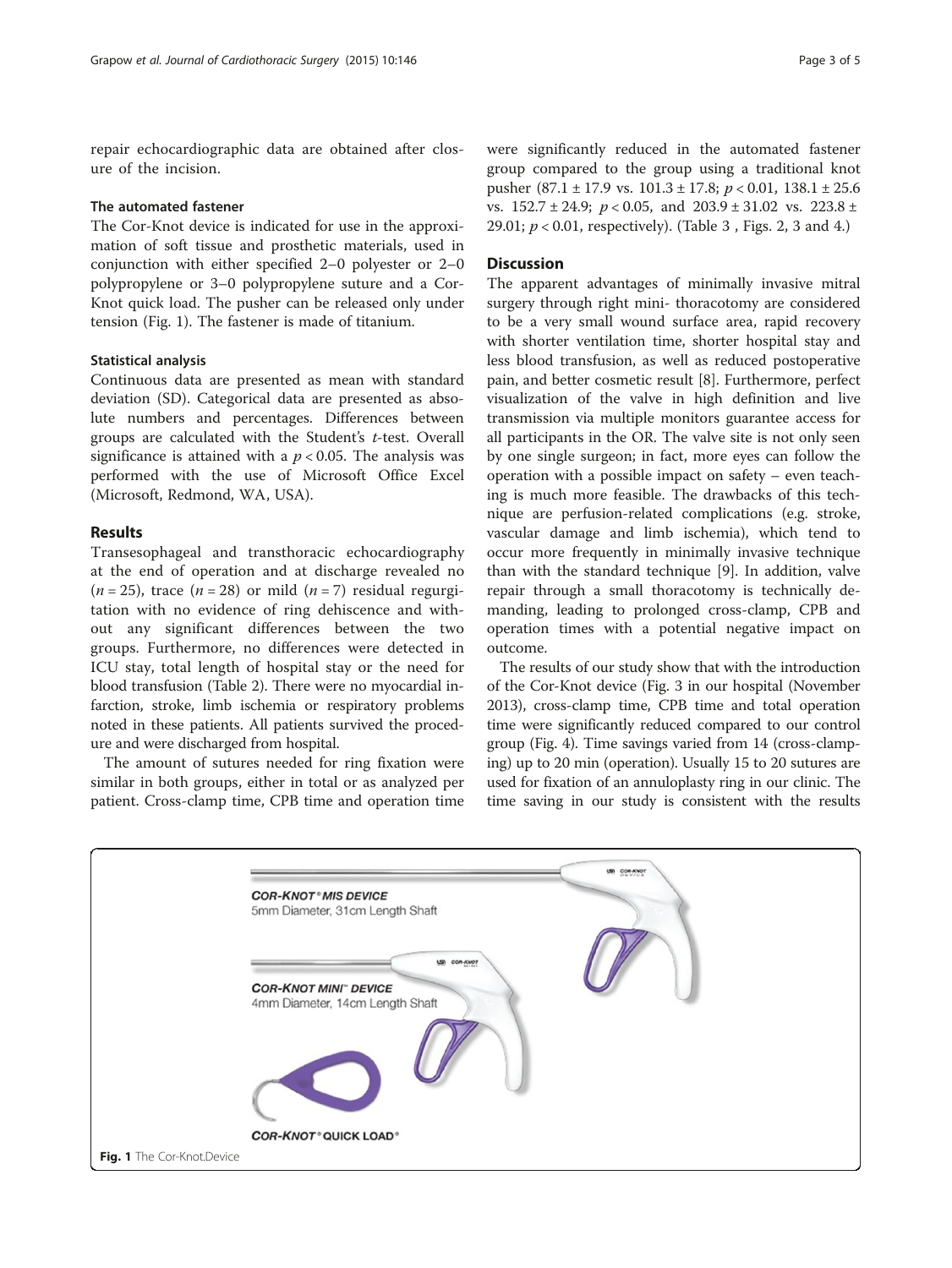<span id="page-3-0"></span>Table 2 Outcome

| Manual        | Cor-Knot      |      |
|---------------|---------------|------|
| $2.5 + 2.33$  | $2.2 + 1.65$  | n.S. |
| $10.0 + 5.42$ | $11.6 + 12.2$ | n.S  |
| $0.7 + 1.68$  | $0.55 + 1.12$ | n.S. |
|               |               |      |

obtained by Lee et al. [\[10](#page-4-0)], in which the Cor- Knot device was compared with hand-tied knots using a knot pusher in an ex vivo porcine minimally invasive simulation model. A significant reduction in time of almost one minute was obtained for the Cor-Knot device for one knot (12.4 vs 71.1 seconds per knot,  $p = 0.001$ ) as compared with the manually tied knot using the traditional knot pusher. Another important feature of the Cor-Knot device is the release of the fastener, which is only possible under tension, thereby guaranteeing the requested tissue attachment. Undesirable loose knots, which can occur by placing hand-tied knots with a knot pusher with additional time loss, are eliminated.

Saving time during cross-clamping provides the surgeon with more flexibility in case of a suboptimal mitral repair result and the need for a second or even a third run of cross-clamping with additional readjustment procedures. Increased cross-clamp and CPB time have been shown to be independent predictors of morbidity and mortality in cardiac surgery [[11, 12\]](#page-4-0).

In our study, no differences in clinical outcome, i.e. minor or major adverse events, were noted. All patients





Cor-Knot fixation

safely left our hospital for cardiac rehabilitation programs. All underwent repair of the mitral valve in the first run (one cross-clamping period) with the anticipated good operative results and therefore no significant differences in outcome are to be expected, especially given the lack of power with only 60 included patients.

Another important issue is economics: The Cor-Knot device with the application of 20 fasteners costs around 1000 Swiss Francs, which has to be compared with the operative time saving of 15 – 20 min. In Basel, one minute in the cardiac surgery OR costs around 80 Swiss Francs, which means a reduction in OR costs of between 1200 and 1600 Swiss Francs and a profit of 200–600 Swiss Francs.



Fig. 4 Mitral valve after repair with traditional ring fixation using a knot pusher